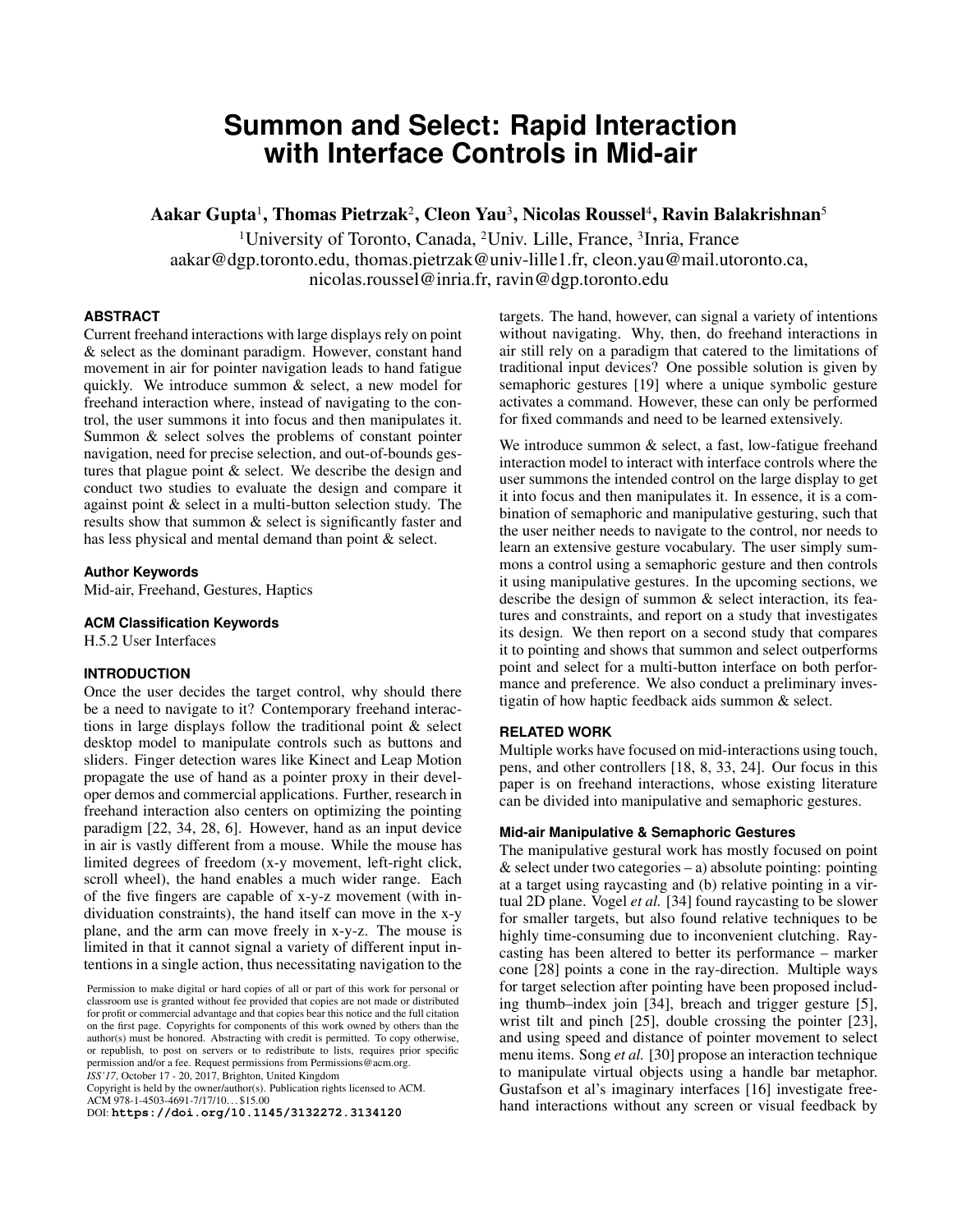<span id="page-1-0"></span>

Figure 1. Steps of summon & select for the bottom slider. (0) Idle (1) Summoning gesture for slider (2) Disambiguating by zoning to the desired slider (blue focus moves to the bottom slider) (3.1-3.3) Manipulation: (3.1) *Enter Drag* gesture to enter dragging mode (green box around the bar) (3.2) Dragging the slider bar (3.3) *Exit Drag* gesture to exit dragging mode (4) Release gesture to release the control

studying how accurately a user can point in an imaginary plane fixed at the intersection of an L-shaped hand gesture. Stein et al's imaginary devices [\[31\]](#page-9-14) is similar to summon  $\&$ select in that making the pose for a physical device such as a keyboard allows the user to type on the imaginary device in air. However, summon & select is an interaction model to interact with controls in software interfaces as opposed to interacting with imaginary physical devices.

The fatigue problem in manipulative gestures is tackled in different ways. Freeman et al. [\[12\]](#page-9-15) solve limited device tracking range by using light and tactile cues to guide where and how to gesture. Other works [\[27,](#page-9-16) [21\]](#page-9-17) solve the problem of gesturing outside of the hand's comfort zone by enabling user creation of virtual planes. Gunslinger [\[22\]](#page-9-0) uses bimanual relaxed arms-down gestures with one hand doing the pointing and the other performing semaphoric gestures.

Investigations on freehand semaphoric gestures [\[7\]](#page-9-18), including proposing a library of gestures for common actions [\[17\]](#page-9-19), eliciting gestures from users [\[20,](#page-9-20) [29\]](#page-9-21), and studying them in comparison to navigational gestures for menu selection [\[3\]](#page-8-0), their discoverability [\[35\]](#page-9-22), and their use in various tasks [\[1,](#page-8-1) [2\]](#page-8-2).

## **Alternative to Point & select**

Balakrishnan [\[4\]](#page-9-23) analyzes methods to beat Fitts' law for non mid-air contexts including jumps to the next target which is similar to our Zoning method. Within mid-air work, fingercount menus [\[3\]](#page-8-0) allow menu item selection using a correspondance between the menu item ordering and the number of stretched out fingers. This method could possibly be used for buttons in interfaces as well. However, the number of targets are limited by the fingers unless higher order combinations of fingers are used. Further, the technique won't apply across other common controls. PathSync [\[10\]](#page-9-24) and TraceMatch [\[11\]](#page-9-25) enable object selection by mimicking the motion of the object or the motion-pattern displayed around the object.

All techniques stated above either offer improvements to pointing or enable target selection (mostly buttons) using semaphoric gestures. But none of these offer an end-to-end alternative to point & select starting with selection of a specific control amongst different types of controls, followed by a seamless transition to manipulation of the selected control.

Summon & select combines semaphoric and manipulative gestures to offer a viable alternative to point & select.

## **SUMMON & SELECT**

Summon & select takes place in four essential steps: 1) *Summon*: The user performs a specific *summoning gesture* to summon a type of control, like Button or Slider. This is denoted by a focus box on the control. 2) *Disambiguate*: If there are more than one controls of the summoned type, the user moves the focus box to the desired control by either *tabbing* through the controls or *zoning* coarsely into the region of the intended control. 3) *Manipulate*: The user can now manipulate the control by clicking or dragging it. 4) *Release*: The user releases the control by performing a release gesture.

Figure [1](#page-1-0) illustrates how summon & select works for a slider control type. The interface consists of three buttons and three slider controls. The user intends to manipulate the bottommost slider. *1) Summon:* The user makes the thumb+index finger summoning gesture (as if to hold the slider bar) to summon the slider control (Figure [1-](#page-1-0) $(1)$ ). This brings the middle slider into focus. At this stage, the region around the user's hand is divided into three large virtual zones vertically, each corresponding to one of the sliders. *2) Disambiguate:* The user moves the hand down to reach the volume slider's zone which brings it into focus (Figure [1-](#page-1-0)(2)). *3) Manipulate:* To enter drag state, the user performs the enter drag gesture which is to pinch the thumb and finger closer (as if to tighten the grip on the bar) (Figure [1-](#page-1-0) $(3.1)$ ). The user then moves the hand horizontally to reposition the bar (Figure [1-](#page-1-0)(3.2)). To exit drag state, the user performs the exit drag gesture which is to move the thumb and finger apart (Figure [1-](#page-1-0)(3.3)). The user can perform 3.1-3.3 repetitively to adjust the slider bar until she is satisfied. *4) Release:* The user then releases the slider by performing an open palm gesture (Figure [1-](#page-1-0)(4)).

The above example illustrates a dragging manipulation for the slider control. A button click will be simpler. The user makes an index finger-up summoning gesture (as if raised to press a button), zones into the desired button's region, performs an air tap to click it, and then releases it. Clicking a button can also open a new screen in some applications, whereupon the control will auto-release on click. Multiple controls of multiple control types can exist in a single interface. For instance, a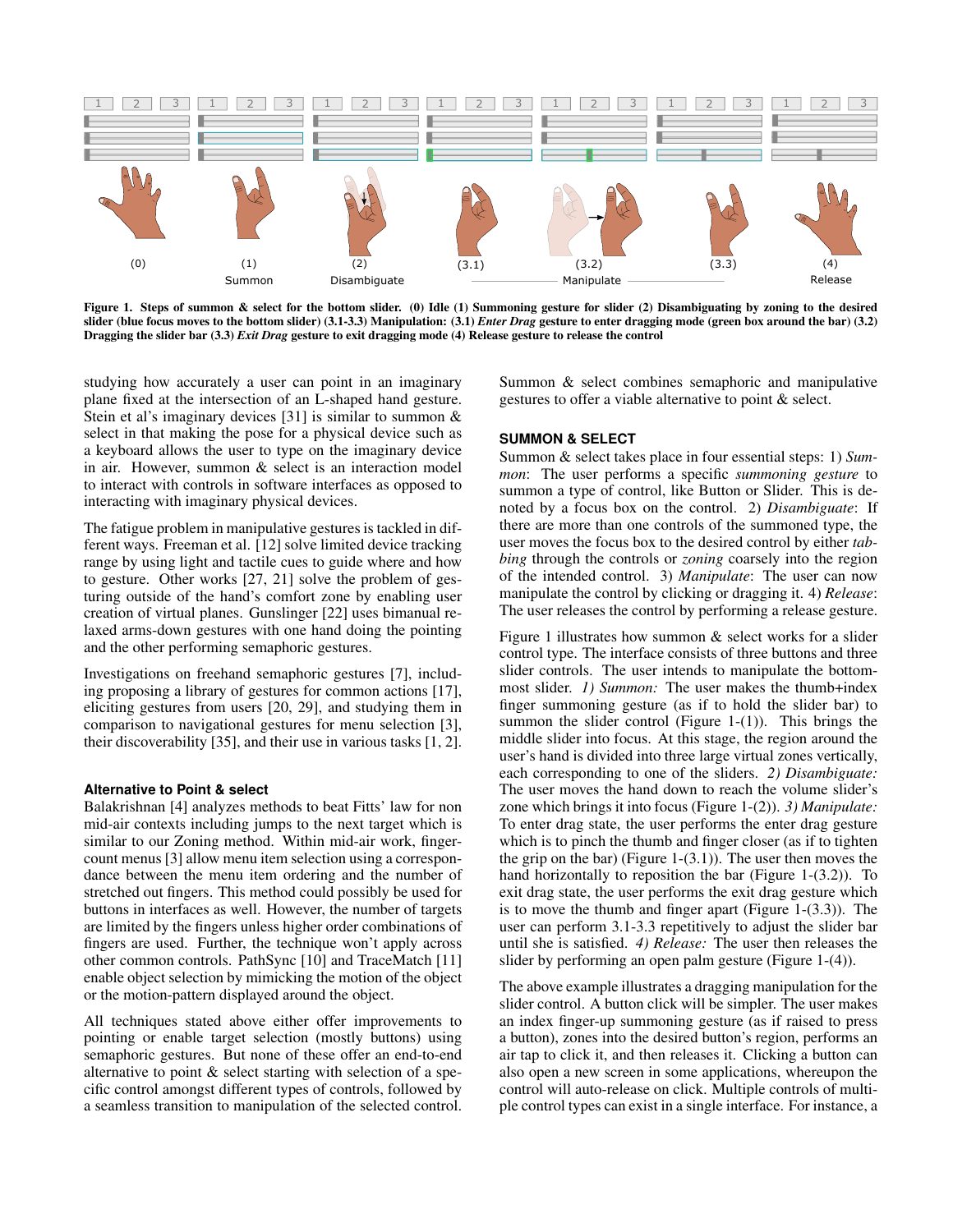video player application can consist of play, reverse, forward buttons and playback, volume sliders. The user can use the appropriate summoning gesture to summon a control type.

## **DESIGN ELEMENTS & MIDAS TOUCH**

One of the biggest challenges for freehand gestures is Midas touch which is the detection of an unintended gesture because of a combination of imprecise detection and inefficient gesture language design. We design summon & select such that the possibility of accidental detection of unintended gestures is minimized. In summon & select, Midas touch can occur at each of the four steps: accidental summoning, accidental control switching, accidental manipulation, & accidental release. We now look at each of the four steps in depth and detail how we overcome the design challenges including Midas Touch.

## **1. Summon**

For applications consisting of a multitude of control types, the user will have to learn and remember a large number of summoning gestures. To solve this, we propose that gestures be designed such that they evoke the physical manipulation of the control. For instance, the index finger-up button summoning gesture is similar to how a user would approach a physical button. Similarly, the thumb-index slider gesture is how a user would approach dragging a physical slider. Figure [2](#page-2-0) shows summoning gestures for five different control types.

# *Midas Touch: Accidental Summoning*

Accidental summoning can occur when a) the user's hand pose summons something when they did not intend to summon anything, b) the summon gesture summons an unintended control type, or c) when the transition to the following disambiguate or manipulation gestures are mis-recognized as part of the summon gesture or a new summon gesture. To prevent (a), we only summon a control when the summoning gesture has been held in the same pose for at least a 500ms period. To prevent (c), once a control type is summoned, the system does not register any new summoning gestures until the explicit release gesture releases the control. Solving (b) depends on consistent, non-interfering detection of easy-toperform summoning gestures enabled on an interface.

<span id="page-2-0"></span>

Figure 2. Example summoning gestures and manipulation gestures (in blue arrows) for different control types: Button (airtaps), dial knob (pinched rotation), switch (lateral thumb-tap), spinbox (lateral index, middle airtaps), paired buttons (vertical index, middle airtaps)

#### **2. Disambiguate**

While the interaction consists of four steps, the design focuses on making it as fluent as possible. This involves ensuring that the summoning gesture segues into manipulation seamlessly so as to complete the physical metaphor. The slider, for instance, starts with the thumb-index grip gesture

that is then tightened to transition to manipulation. Similarly, Button's index finger-up gesture leads to air-tap. Thus the *Disambiguate* step should not alter the summoning gesture pose. We propose two control disambiguation techniques that satisfy this criterion: *Zoning* and *Tabbing*.

*Zoning*: As illustrated in Figure [1,](#page-1-0) in Zoning, after the user summons a control type, the hand tracking zone within which the user can comfortably move her hand is divided according to the number and position of controls of the summoned type. For example, in Figure [1,](#page-1-0) summoning the slider type divides the zone into 3 parts divided horizontally, each part associated with its slider. Similarly for buttons, the zone is divided into 3 vertical zones. When the user performs a summoning gesture, the control in the zone with the user's hand is summoned. The user then moves her hand into the desired control's zone which summons it. The user can now manipulate the control. Once the user starts manipulation, zoning is turned off, so the user is not required to stay within a zone while manipulating.

*Accidental Zoning* could occur if the user's hand accidentally stumbles into another zone while doing the manipulation gesture such as gripping the slider bar. This is the classic midas touch problem which frequently occurs in point & select interactions, especially when trying to select smaller targets. Here, since the comfortable interaction area around the user is divided into zones, each zone will be large enough to avoid accidental zoning unless there's a large number of controls of the same type. Study I and Study II shed light on this issue for a television sliders interface and a multi-button interface.

*Tabbing*: Even though Zoning does not ask the user to change their hand pose, since it involves using the same hand, there could be a possibility that it interferes with the enter drag gesture for certain control types. Consequently, we propose an alternate Disambiguate gesture which involves *Tabbing* through the controls by repeatedly opening and closing the second hand. Each hand closing pose results in a tab through to the next control of the summoned type in the logical ordering on the interface. This means that (a) the first hand is not required to move, and (b) the second hand only needs to change its pose without any movement, thus minimizing the first hand's wobbling even further. While Tabbing insulates the interaction from midas touch when disambiguating, it is a more tedious gesture that requires the second hand and tabbing through the controls one by one. Study I compares Tabbing and Zoning for quantitative and qualitative performance.

## **3. Manipulate**

Control manipulation can be static such as a button click or dynamic such as dragging the slider bar. Just like point & select for the mouse has a Dragging state distinct from its Tracking state [\[9\]](#page-9-26), summon & select for the hand has a Dragging state distinct from its Summoned state which the user needs to enter and exit explicitly. For button clicks, the enter drag-manipulate-exit drag transition happens all in one airtap. For controls that involve dragging such as sliders, an explicit enter-exit gesture pair ensures that *accidental manipulation* of a control is a remote possibility during Disambiguation. The gesture pair should be designed such that (a) the state transition is seamless as already discussed, and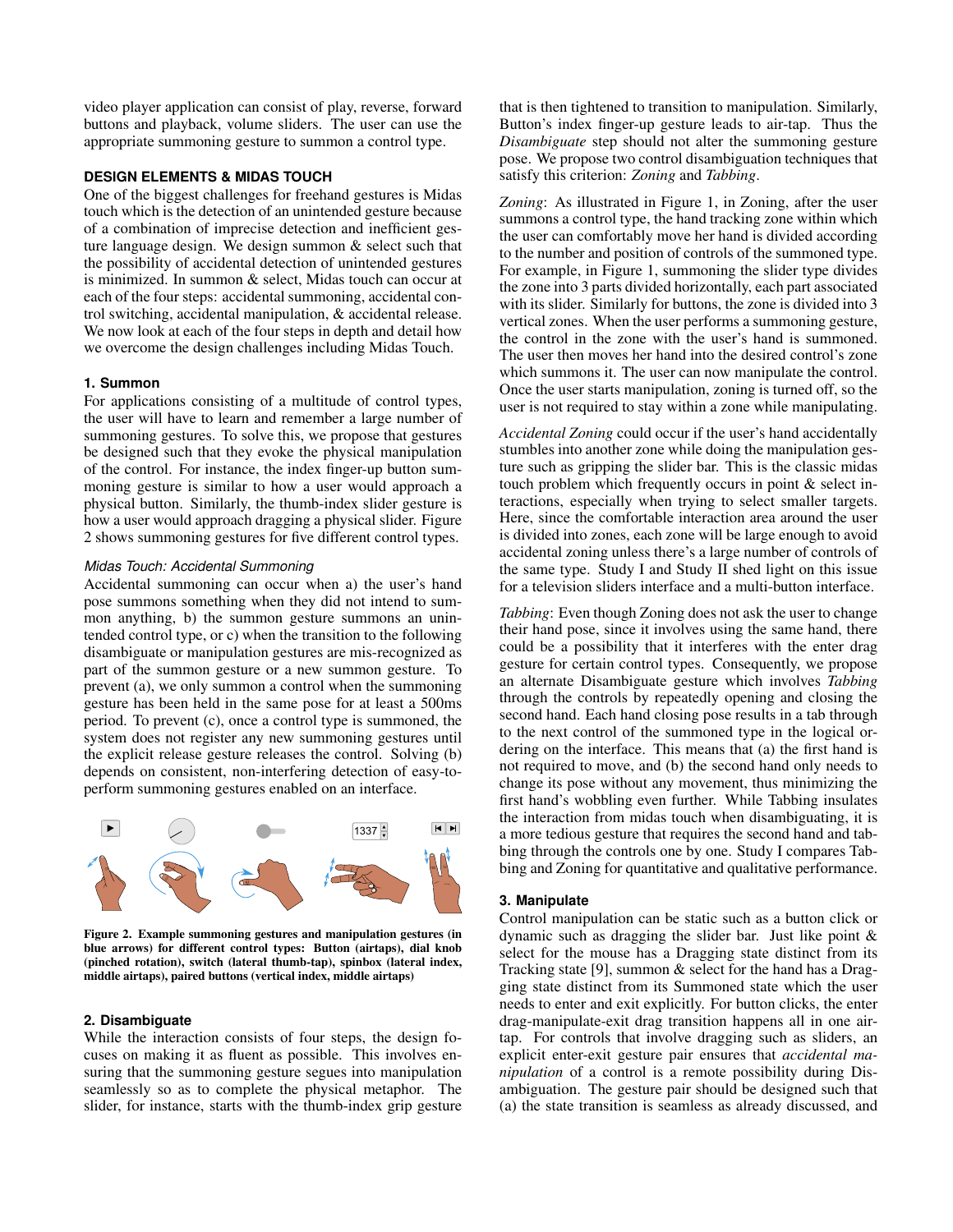(b) the gesture pair itself does not cause *accidental dragging* in the middle of performing it. As mentioned, the physical metaphor of tightening and loosening the grip on the object being dragged satisfies both the requirements. For instance, the knob control in Figure [3](#page-3-0) involves a three-finger summoning gesture followed by tightening the grip to rotate the knob. Static operations such as button clicks are less prone to (b). The blue arrows in Figure 2 indicate how different control types' summoning gestures lead to manipulation. Once control manipulation starts, disambiguation is turned off. To select a new control, the user needs to release and summon again. This allows the user to freely move their hands and position them when not in the dragging state.

## *Clutching*

The explicit drag state enables clutching. For example, for video playback sliders, precise dragging might be an issue if the hand tracking zone is mapped to the entire duration of a very long video. We can map it to a smaller period and the users can clutch by entering drag, dragging, and exiting drag repeatedly. Study I investigates how accurate users can be while positioning the bar to a specific value.

#### **4. Release**

The gesture that releases the summoned control should be such that (a) it does not lead to accidental manipulation, and (b) is not confused with summoning/disambiguate/manipulation gestures to prevent *accidental release*. We designate an open palm gesture with the summoning hand as the release gesture which satisfies both requirements to a very high degree. The release gesture doubles as a quick Undo when user summons the wrong control. Further, the open palm pose also acts as the perfect reset of the hand before beginning the next summoning gesture. Figure [3](#page-3-0) shows the summon  $\&$  select state machine.

<span id="page-3-0"></span>

Figure 3. Summon & select state machine. Numbers match to Fig [1.](#page-1-0)

## **SUMMON & SELECT: ADVANTAGES AND LIMITATIONS**

#### **Advantages & Applicability**

Point & select in mid-air is fatiguing due to multiple issues which summon  $&$  select overcomes by virtue of its design: 1) *Navigational motion:* Summon & select gets rid of the constant hand movement for navigating to desired controls. 2) *Precise pointing & selection:* To click a button, point & select requires the user to precisely position the hand over it and dwell/air-tap. Dwell requires the user to wait and keep the hand stationary, while air-tap requires the user to not displace from the button while performing the air-tap due to the hand wobble. This is physically & mentally fatiguing, especially for smaller targets. In summon & select, once a target has been summoned, the user only needs to remain within the

zone of a button (for Zoning) which would typically be much larger than the size of the button. For Tabbing, the user is free to move the hand anywhere in the tracking zone and clicking without losing the summoned target. 3) *Out-of-bounds controls:* The user's hand can comfortably move only within a certain area relative to the body. If the user is positioned close to the center of the screen and the target is closer to the screen edges, the user needs to either stretch out the hand far out of the comfort zone or move the body itself. The problem is especially exacerbated with ultra-sized displays. 4) *Outof-tracking range:* A related issue is that hand tracking devices have limited tracking range which might not be enough for precise control of a large displays if mapped directly for point & select. Relative pointing is a possible solution; however, there are no easy ways to clutch when using Point & select in air. Summon & select can be comfortably performed within the hand comfort zone and tracking range. Study II investigates whether these factors actually yield a better performance and user experience than point & select.

Summon & select can be useful for large screen displays for applications that involve interacting with multiple controls without restricting them to low-precision big-button interfaces; for instance, video players, menu grids (such as game menus), and television interfaces (as in Figure [4\(](#page-4-0)left)). They can also be useful for other display scenarios such as car dashboards or virtual reality. Since summon & select with Tabbing requires minimal hand movement and is not affected by casual hand motion (unless it is in dragging state), it can be useful in scenarios where the user is mobile (for instance, a user walking with an augmented reality headset).

#### **Limitations**

Current large screen interfaces are designed for point & select. Summon & select is limited in its capabilities to substitute point & select across all interfaces. First, control types like checkbox groups or date-pickers can not be easily adapted for summon & select. There is no obvious summoning gesture aside from the index finger-up gesture which is already reserved for the button. Further, their manipulation is entirely dependent on point & select. While such controls are used less often in large screen applications, it is a drawback. Second, summon & select will not work in applications like maps where the user can select any random point on the interface. Given these constraints, summon & select can only replace point & select if the application is not constrained by the above two limitations. An additional factor is the simultaneous use of basic semaphoric gestures such as swiping. These gestures work at the scope of the entire screen, such as a left swipe for the next page. These can easily work together with summon  $\&$  select if they are performed with poses that do not interfere with an application's summoning gestures.

## **PROTOTYPE IMPLEMENTATION**

We built a prototype system with a (60*cm* × 33*cm*) screen and Leap Motion for hand tracking. The interaction zone is fixed at (50*cm*×27.5*cm*) to account for tracking range, handcomfort bounds, and appropriate mapping resolution. We investigate two control types: Button & Slider. For visual feedback, a blue focus frame forms around the summoned slider.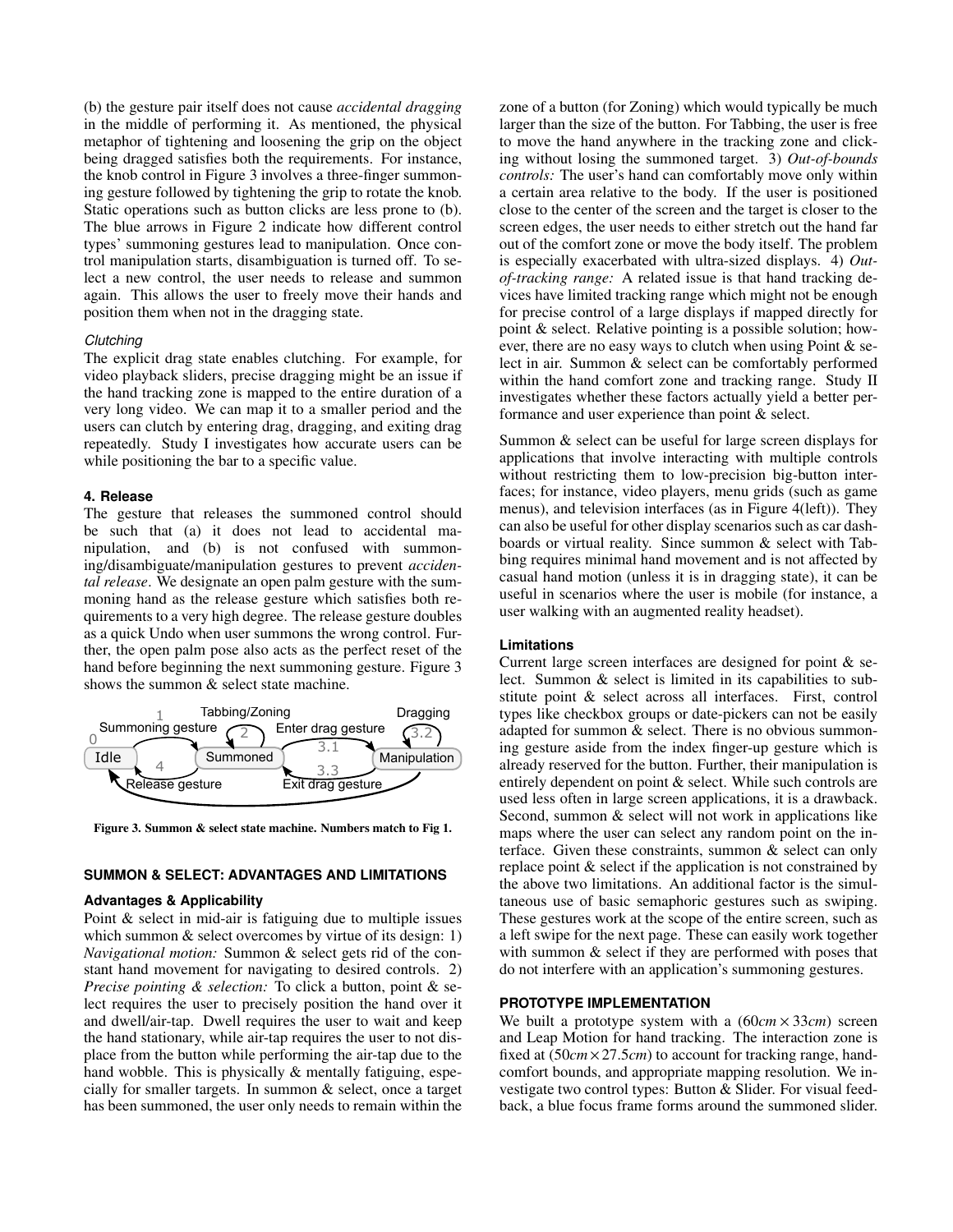As the user zones/tabs, the focus moves accordingly. Upon entering the drag state, the slider's shading changes. Similar visual feedback is implemented for the button.

The hand gesture recognition was built on Leap's hand model data such that the gestures were recognized correctly and there was minimal conflict between various gestures and transitions. For example, the slider summon gesture was recognized when the thumb and index finger were stretched out and the other three fingers were curled in. The thresholds for streched out and curled in were defined such that they struck a balance between the exact gesture and a more relaxed gesture. After multiple iterations with the algorithm with, we conducted a pilot study with three users to investigate the gesture detection accuracy within lab conditions. After a 10 minute training and practice session where the users learned the way to perform the gestures so as to extract maximum accuracy, each user performed 32 trials: 8 trials for summoning the button, zoning into one of nine buttons laid out on the interface, clicking it, and releasing it; 8 trials for summoning the slider, zoning into one of five sliders on the interface, tightening the grip, dragging the bar to any value they wanted, loosening the grip and releasing; and 16 similar ones with tabbing. We only looked at the accuracy of the detection of each gesture. 92.7% trials were performed without any detection errors which was deemed good enough for the studies. Note that the simple gesture detection algorithm performed well for the requirements of the study within the controlled lab environment. A real world implementation would need more robust algorithms. During the studies, we discarded the trials with erroneous detection and redid them. No major Midas touch issues were observed.

## **STUDY I: SLIDER DISAMBIGUATION & DRAGGING**

We conducted a study to investigate the following factors: 1) Tabbing vs. Zoning performance: How fast can the user tab or zone to the right slider amongst five vertically adjacent sliders? Further, how does the transition from the summoning gesture to manipulation get affected by Tabbing vs. Zoning? 2) Dragging performance: With clutching enabled, how quickly and accurately can the user drag the bar to the correct value? This might differ for Tabbing vs Zoning because the user's hand is not always centered in zoning.

#### **Study Design**

The study follows a within-subjects design with two independent variables, disambiguation technique (Tabbing, Zoning) and slider number (Figure [4\(](#page-4-0)left), sliders 1-5). The sliders, modeled on television settings, go from 0-100 and have a relative mapping where a 1cm hand displacement corresponds to 1 tick. 1cm is just enough for the user to accurately position the slider to an exact value in combination with clutching. In each trial, the participant is instructed to summon a particular slider and set it to a certain target value. The trial ends when the participant releases the slider. The next trial begins 3s after this release. The slider bar is repositioned at 50 at the start of each trial. The default focus at the start of each trial in the tabbing condition is at the bottom slider *(slider 1)*.

<span id="page-4-0"></span>

Figure 4. (left) Study I interface: Sliders are numbered 1-5 from the bottom. (right) Study II interface: Buttons are numbered 1-3 from top to bottom on left and 4-6 on right. The original screens had more free space around these snapshots which have been cropped here for space.

12 right-handed participants (mean age = 23, range: 21-26, 8 male), none of whom had experience with freehand interaction took part. The disambiguation technique was counterbalanced among participants. Participants were introduced to the gestures initially and allowed to play and practice with them. Before each technique, participants performed four practice trials. Each participant performed two trials per slider per technique with a different target value for each of the two trials. The two values remained same across sliders. The ordering of sliders and the target values was randomized. Participants were instructed to be as fast and accurate as possible. For Zoning, participants are asked to rest their elbow on the table after every trial, which brings them into the *slider 1* zone. However, participants with longer forearms would sometimes overshoot into an upper zone. The study lasted 30min. Participants were given a 2min break between the techniques. In total, we had 12 PARTICIPANTS  $\times$  2 TECH-NIQUES  $\times$  5 SLIDERS  $\times$  2 REPETITIONS = 240 total trials.

## **Results**

## *Midas Touch*

Of 120 Zoning trials, 8 trials resulted in zoning to an incorrect SLIDER (6.67% error). This was due to accidental zoning when the participant did the *enter drag* gesture with a strong jerk which switched the hand's zone. For Tabbing, 3 of 120 trials resulted in tabbing to an incorrect SLIDER. Apart from this, no other Midas touch problems were observed.

#### *Tabbing vs. Zoning Performance*

A user can potentially reach the correct SLIDER multiple times while tabbing or zoning before starting to manipulate it. We measured the *reach time* for the intended slider starting at the time of instruction until the final instance the user reaches the correct SLIDER. So if the user passes over the desired control more than once, the time for the last such instance before they start manipulation is used. If the user selects the incorrect SLIDER, the trial is discarded. A two-way repeated measures anova with Greenhouse-Geisser correction showed a significant interaction effect of TECHNIQUE and SLIDER on the reach time  $(F(1.891, 44) = 4.927, p < .01, \eta_p^2 = .309)$ .<br>Figure 5 shows the mean reach times: 0.1 s 1.8 s 2.4 s 3.0 s Figure [5](#page-5-0) shows the mean reach times: <sup>0</sup>.1*s*, <sup>1</sup>.8*s*, <sup>2</sup>.4*s*, <sup>3</sup>.0*<sup>s</sup>* and <sup>3</sup>.4*<sup>s</sup>* for tabbing to sliders 1-5 and <sup>1</sup>.1*s*, <sup>2</sup>.9*s*, <sup>1</sup>.8*s*, <sup>2</sup>.9*<sup>s</sup>* and <sup>2</sup>.2*<sup>s</sup>* for zoning to sliders 1-5.

For SLIDER 1, Tabbing's reach time is faster. This is confirmed by posthoc tests for SLIDER 1  $(F(1, 11) = 11.262, p <$ .01,  $\eta_p^2 = .506$ ). In fact, Tabbing's reach time is almost zero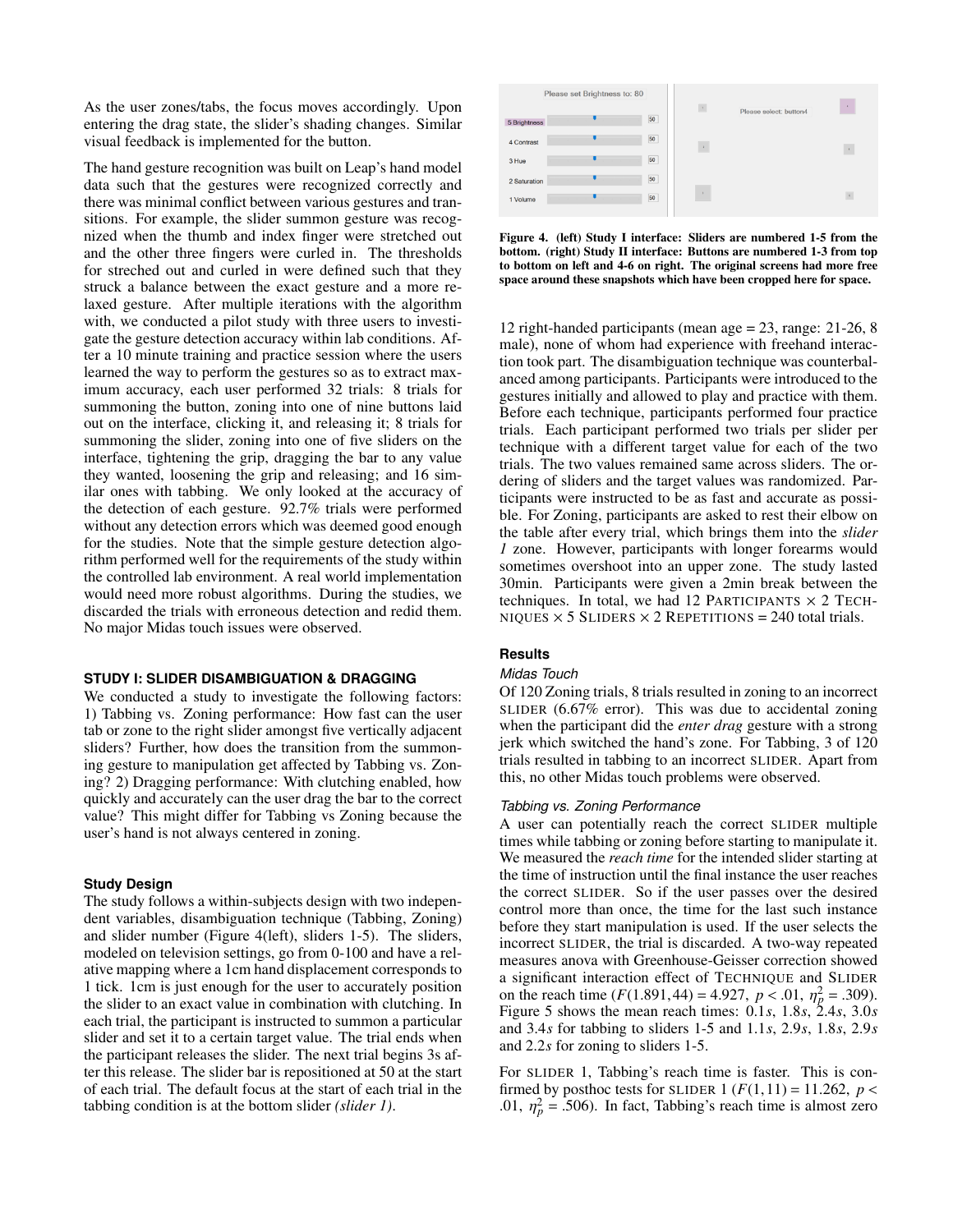since it is the default tab. For Zoning, most participants' hand started in SLIDER 1's zone, but a few started in different zones. Reach times are comparable for sliders 2, 3, and 4. For SLIDER 5, Zoning is faster  $(F(1, 11) = 14.104, p <$ .01,  $\eta_p^2 = .562$ ), because tabbing 5 times takes longer and because it is easy to reach the top zone quickly with less hand cause it is easy to reach the top zone quickly with less hand adjustments. The results show that after a certain number of controls of same type, zoning begins to outperform tabbing. Since the data points per slider are limited (12x2), a larger study will shed more light on slider count differences. This also depends on the arrangement of the controls as well. We explore a 2D arrangement in the next study.

<span id="page-5-0"></span>

Figure 5. StudyI: Mean reach times for Tabbing and Zoning for the five sliders. Tabbing is faster for SLIDER 1, while zoning is faster for SLIDER 5. Error bars are 95% CI.

## *Seamless Transition*

Transition time is measured starting from the last time the target slider control until the user performs the enter drag gesture. We found that Zoning had significantly faster transition (mean=0.87s, 95% CI [.77,.97]) than Tabbing (mean=1.46s, 95% CI [1.05,1.87])  $(F(1,11) = 13.917, p < .01, \eta_p^2 = .559)$ .<br>This was expected since the user can zone and do the drag This was expected since the user can zone and do the drag state gesture in one single flow with the same hand.

## *Dragging Performance*

We measure the dragging time starting with the point at which the drag state is entered to when the control is released. No significant main or interaction effects were found. Dragging took a mean time of 6.7s (95% CI [5.1,7.8]) for Tabbing and 7.8s (95% CI [6.5,9.1]) for Zoning. Although zoning has a lower mean, the differences are not significant. However, one participant mentioned the dragging while zoning issue - *"Sliding with my hand in a high or low position was tougher."* Overall, 7 participants preferred Zoning, 5 preferred Tabbing.

Participants performed dragging highly precisely. The mean difference error across all 240 trials was 0.17. (Three outliers with a difference > 25 were removed.) This shows that clutching was effective. Further, it shows that accidental manipulation due to ungrasping is not an issue. Participants performed an average of 3.1 clutches, which implies that they clutched every 8.3cm on average. Even though participants can easily move their hand within a range of 25cm, they chose to perform smaller movements with more clutching.

#### *Summary*

In summary, (a) Tabbing's summoning speed is similar to Zoning for vertically distributed controls. Tabbing is obviously faster for the default control. Zoning is faster for the control with the fifth tab. Tabbing vs. zoning is governed by the number of controls and their positioning. (b) Further,

transition to drag with Zoning is significantly faster than with Tabbing. (c) Even though sliding in low or high positions was considered tougher, dragging time for Zoning and Tabbing are similar. (d) Participants can perform dragging with a very high accuracy and prefer clutching in air over moving a larger distance. (e) Dragging is sufficiently immune to accidental manipulation from enter/exit drag gestures.

# **STUDY II: SUMMON & SELECT VS POINT & SELECT**

Study I showed that tabbing and zoning have similar performance for five vertically aligned slider controls. It also showed that the summon & select interaction works well without midas touch issues. In Study II, we see if summon & select can better point & select in terms of performance for a multi-button selection task. We investigate three specific metrics - 1) Reach Time: Time it takes to reach the desired button just before clicking. We hypothesize that the reach time will be be affected by the technique with pointing being the slowest and zoning being the fastest. 2) Selection Time: Total time it takes to select the desired button. We hypothesize that this will be affected both by technique and button size. 3) Qualitative aspects. In addition, we also hope to see how a different layout of controls which involves both horizontal & vertical movement affects Tabbing and Zoning.

#### **Study Design**

The study followed a within-subjects design with three independent variables - technique, button size, and button direction. The three techniques were: summon & select with tabbing vs. summon & select with zoning vs. point & select. The interface consists of six buttons, with three different sizes and in two directions (Figure [4](#page-4-0) (right)). For Zoning, six zones are formed from two vertical and three horizontal divisions.

Th button sizes are  $2.25cm^2$ ,  $4.5cm^2$ , and  $9cm^2$ . For pointing, the screen (60*cm*×33*cm*) is mapped to the tracking zone (50*cm* <sup>×</sup>27.5*cm*) centered at the screen center. The setup design was such that the user can reach the buttons comfortably which are at 20cm from the center on either side. As earlier, airtaps are used for button clicks. Earlier work [\[32\]](#page-9-27) suggests that users overwhelmingly prefer airtaps for button clicks over 8 other alternatives (dwell, grab, etc.). For zoning, the same  $(50cm \times 27.5cm)$  area is mapped to six equal zones corresponding to each button. The default focus for Tabbing is at Button 1 which is small. Button 6, the other small button is last in the tabbing order.

12 right-handed participants (mean age = 24.1, range 20-28, 7 male), all different from prior studies took part. Two participants had earlier experience with Kinect. The technique is counterbalanced amongst participants using a Latin square design. Each trial starts with the user's hand in the center of the tracking zone, directly above Leap Motion with the pointer visible only in the Pointing condition. The user is instructed to select a particular button. The user summons and tabs/zones, or reaches over a button depending on the condition, then clicks it, and finally performs the release gesture to end the trial. The user is then instructed to bring the hand back to the center, after which the next trial starts. The selection time data from incorrect button selections is discarded.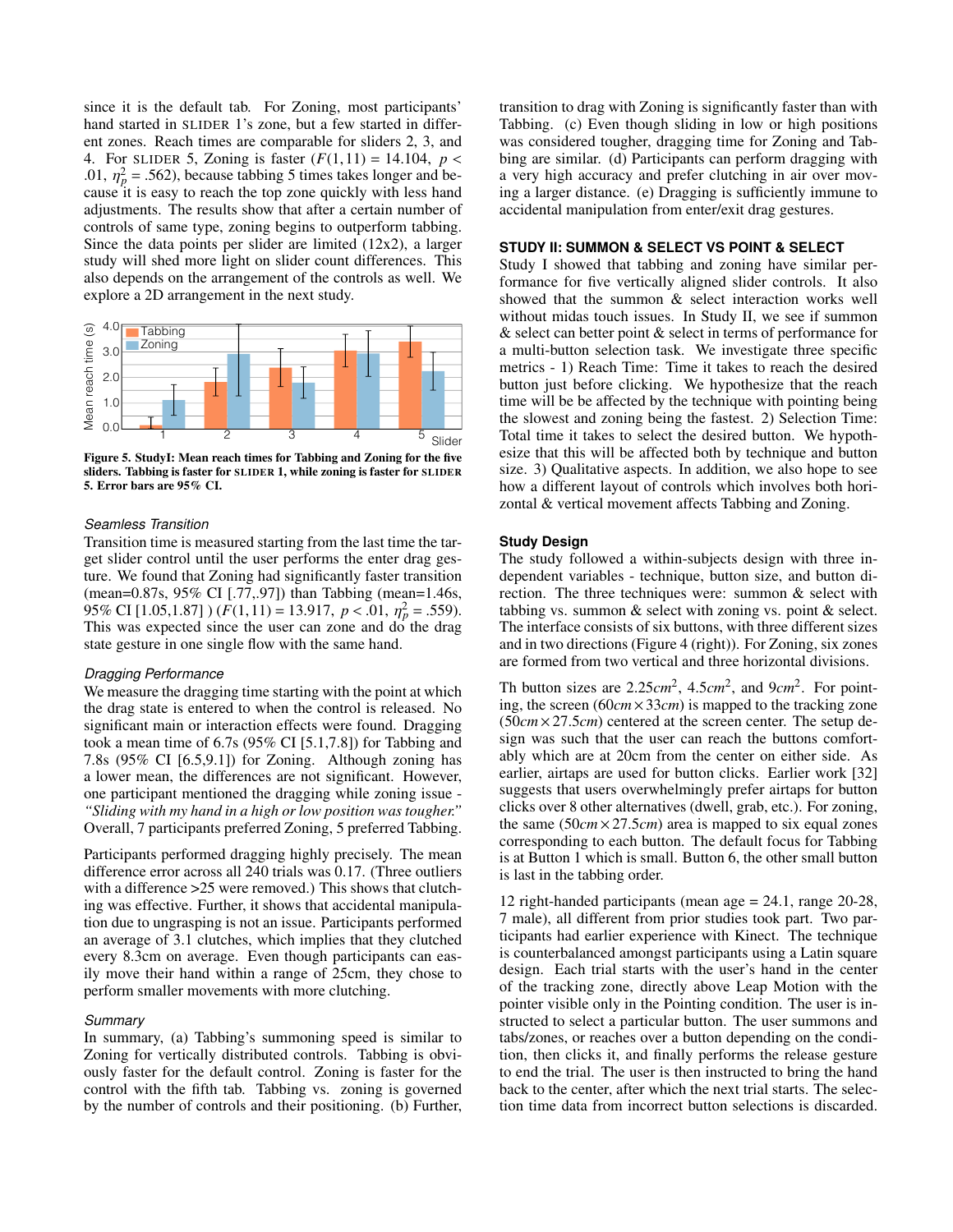In pointing, the user might airtap multiple times on screen areas without any button. These are recorded as missed clicks.

There are 4 trials for each of the 6 buttons per technique. Ordering of the 24 trials for each technique is randomized. Participants practiced the interactions for 10mins and did four practice trials before every technique. At the end, a Likert scale questionnaire was given and a brief interview was conducted. The study lasted 40 mins. In total, we had 12 PAR-TICIPANTS  $\times$  3 TECHNIQUES  $\times$  3 BUTTON SIZES  $\times$  2 DIREC-TIONS (left/right)  $\times$  4 REPETITIONS = 864 button clicks.

#### **Results**

#### *Reach Time*

For zoning and tabbing, the reach time is measured same as in Study II, starting from the instruction until the control is in focus just before clicking it. For pointing, reach time is the first time the pointer reaches over the target. The pointer can leave and enter the button area repeatedly in an attempt to click it, but the reach time is when the user reaches it the first time. A three-way repeated measures ANOVA showed an interaction effect of TECHNIQUE and DIRECTION  $(F(2,22) = 17.300, p < .001, \eta_p^2 = .611)$  $(F(2,22) = 17.300, p < .001, \eta_p^2 = .611)$  $(F(2,22) = 17.300, p < .001, \eta_p^2 = .611)$ . No effects of BUT-<br>TON SIZE were found. Figure 6 shows the reach time for the three TECHNIQUES for both DIRECTIONS: mean <sup>2</sup>.4*s*/2.0*<sup>s</sup>* for pointing, <sup>1</sup>.5*s*/2.6*<sup>s</sup>* for tabbing and <sup>1</sup>.9*s*/1.9*<sup>s</sup>* for zoning (left/right button). Because of higher tabbing requirement, Tabbing on the right is slower than both (pairwise comparison with pointing:  $(F(1,11) = 5.113, p < .05, \eta_p^2 = .317)$ ,<br>with gening:  $(F(1,11) = 18.702, p < 0.1, \eta_p^2 = .511)$ . How with zoning:  $(F(1, 11) = 18.792, p < .01, \eta_p^2 = .631)$ ). How-<br>ever Tabbing outperforms Pointing in the left  $(F(1, 11)) =$ ever, Tabbing outperforms Pointing in the left  $(F(1,11) =$ 20.895,  $p < .01$ ,  $\hat{\eta}^2 = .655$ ) and is clearly benefited by the default focus and low tabbing requirement. Zoning performs default focus and low tabbing requirement. Zoning performs similar to Tabbing in the left. Although their means are different, Pointing and Zoning did not differ significantly in their reach times in either DIRECTION. This is because the buttons were easily reachable from the center. A variable distance study can shed light on whether Zoning improves reach time.

<span id="page-6-0"></span>

Figure 6. StudyII: Reach Time per TECHNIQUE for left & right buttons. Error bars are 95% CI

In summary, 1) Tabbing has better reach time than pointing for up to to three controls. 2) Pointing has better reach time than tabbing for >3 controls. 2) Zoning's reach time is highly consistent in both DIRECTIONS and is not outperformed in any of the cases including tabbing for  $\leq$ =3 controls.

#### *Selection Time*

The total selection time is logged starting from the instruction prompt. For summon conditions, selection time is measured until the completion of the release gesture. For pointing, it is measured until the button click since release is not a part of the point & select interaction and only serves to end the trial. A three-way repeated measures anova showed significant main effects of TECH-NIQUE  $(F(2,22) = 8.328, p < .01, \eta_p^2 = .431)$  and BUTTON<br>cyr,  $(F(1,177,12,047) = 5.548, p < .05, \eta_p^2 = .230)$  and SIZE  $(F(1.177, 12.947) = 5.548, p < .05, \eta_p^2 = .339)$ , and significant interaction effects of Technique × Button size  $(F(1.912, 21.030) = 4.723, p < .01, \eta_p^2 = .300$ , and Technique y Direction  $(F(1.204, 14.232) = 17.018, p < .001, n^2 = .001$ nique × Direction  $(F(1.294, 14.233) = 17.018, p < .001, \eta_p^2 = 607$  (The last 3 are with Greenhouse-Geisser correction) .607). (The last 3 are with Greenhouse-Geisser correction.) The DIRECTION effects can be attributed to the inclusion of reach time in selection time. The pairwise significant effects in reach time for DIRECTIONS are mirrored in selection time. We delve deeper into Technique and Button size effects.

Figure [7](#page-6-1) shows the selection time for the three TECH-NIQUES for each BUTTON SIZE (large, medium, small): mean <sup>3</sup>.2*s*/3.5*s*/4.6*<sup>s</sup>* for pointing, <sup>3</sup>.4*s*/3.5*s*/3.5*<sup>s</sup>* for tabbing and <sup>2</sup>.6/2.7/2.8*<sup>s</sup>* for zoning. Posthoc tests with Bonferroni correction show that Zoning has a significantly lower selection time than both Pointing and Tabbing across all BUTTON SIZES ( $p < 0.05$  for both). There were no significant differences between Tabbing and Pointing for any of the BUTTON SIZES. Expectedly, pointing speed for the small button was significantly slower than the other two.

<span id="page-6-1"></span>

Figure 7. StudyII: Mean selection time per BUTTON SIZES per TECH-NIQUE. Error bars are 95% CI

Considering that the selection time for Zoning and Tabbing included the release gesture, the across-the-board faster selection time is a very strong argument in favor of zoning. Considering that reach times for Pointing and Zoning were not significantly different, it implies that users took more time for air-tapping in pointing even for the largest button. This affirms our contention that precise selection is a problem for pointing, and is alleviated by summon & select with Zoning.

As mentioned, some buttons could auto-release by opening up a new window. Consequently, we take a look at how the three TECHNIQUES compare when the selection time for Tabbing and Zoning is also measured until the button click. Figure [8](#page-6-2) shows the means: pointing (3.2*s*/3.5*s*/4.6*s*), tabbing (2.7*s*/2.6*s*/2.8*s*), zoning(1.9*s*/1.9*s*/2.0*s*). The improvement over Pointing is clearer. In addition to earlier effects, posthoc tests with Bonferroni correction show that Tabbing's clicking time is also significantly faster than Pointing ( $p < 0.01$ ).

<span id="page-6-2"></span>

Figure 8. StudyII: Mean click time per BUTTON SIZE per TECHNIQUE. Error bars are 95% CI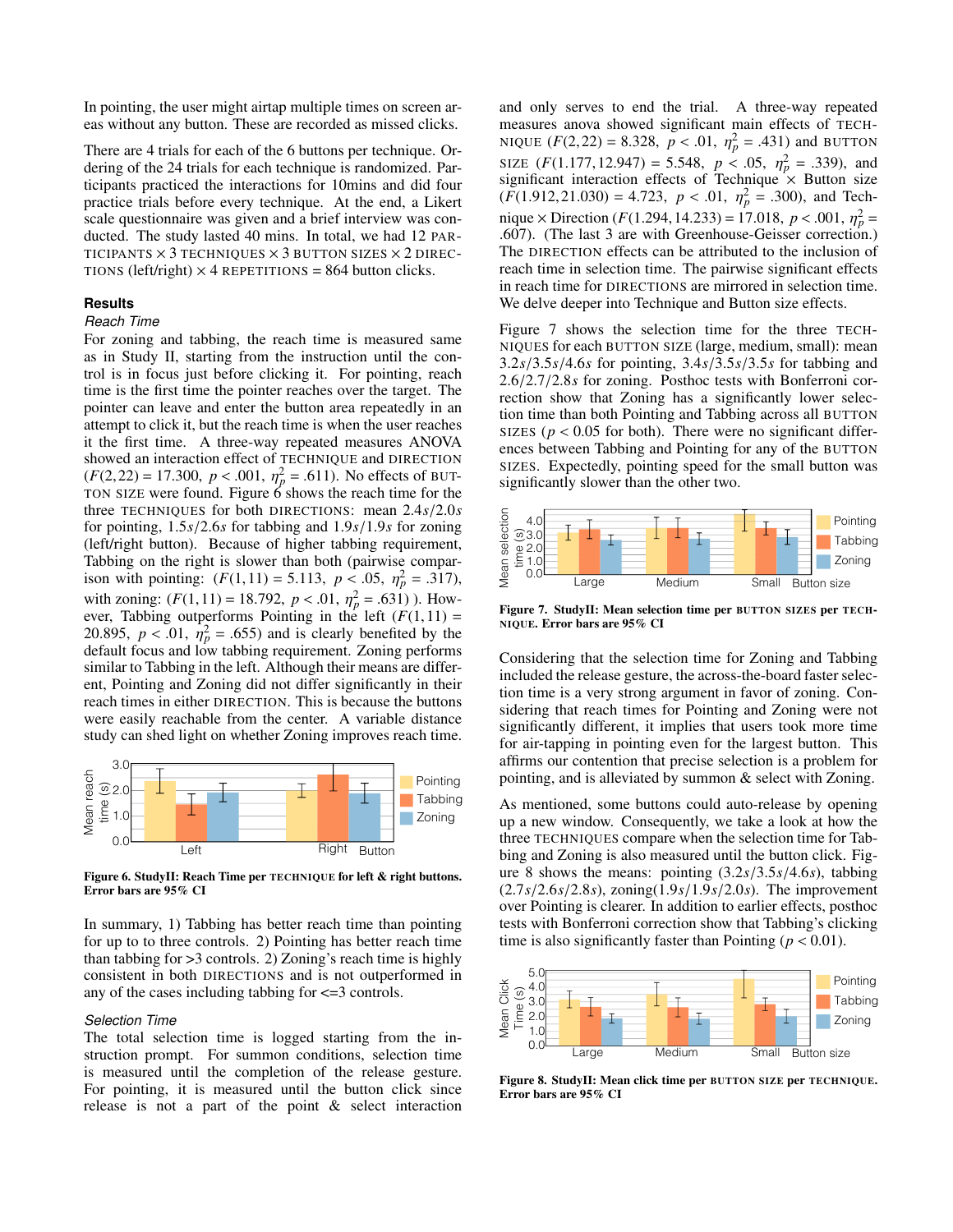## *Errors*

We also calculated the incorrect button selection error% for every TECHNIQUE. Out of 288 total selections per TECH-NIQUE, Zoning had 14 errors (4.8%), Tabbing had 18 (6.2%), and Pointing had 1 (0.3%). The errors were mostly due to users trying to do the task quickly and making mistakes as a result. For Pointing, trying to do the tasks quickly only resulted in missed clicks and not incorrect button selections.

## *Qualitative Results*

Figure [9](#page-7-0) shows the Likert scale response box-plot. Fridman tests show significant differences between the techniques on mental demand  $(\chi^2(2) = 8.296, p < 0.05)$ , physical de-<br>mand  $(\chi^2(2) = 11.617, p < 0.01)$  and frustration  $(\chi^2(2) =$ mand  $(\chi^2(2) = 11.617, p < 0.01)$ , and frustration  $(\chi^2(2) = 18.476, p < 0.001)$ . Postboc Wilcoxon signed-rank tests with 18.476,  $p < 0.001$ ). Posthoc Wilcoxon signed-rank tests with Bonferroni correction showed that mental demand for Zoning was significantly lower than Tabbing  $(Z = -2.06, p < 0.05)$ , and Pointing  $(Z = -2.392, p < .05)$ . Further, physical demand and frustration for both Zoning and Tabbing were significantly lower than Pointing  $(Z = -2.946, p < .01; Z =$ <sup>−</sup>2.614, *<sup>p</sup>* < <sup>0</sup>.01;*<sup>Z</sup>* <sup>=</sup> <sup>−</sup>3.082, *<sup>p</sup>* < .01;*<sup>Z</sup>* <sup>=</sup> <sup>−</sup>2.85, *<sup>p</sup>* < <sup>0</sup>.01).

Participants uniformly liked the concept of summoning. One participant with prior experience with Kinect said *"I like that I can keep my hand anywhere and still do what I want"*. 10 of 12 participants ranked Zoning as the most preferred TECH-NIQUE for real-world use citing the use of two hands in Tabbing as a significant issue. Only two users preferred Tabbing, while Pointing was preferred by none. Compared to the sliders in Study II, here Zoning is heavily preferred. This could be because sliding in a high/low position was difficult or because tabbing through six buttons is more cumbersome.

Participants who preferred tabbing suggested it could be useful in gaming - *"It felt like a game to tab quickly and accurately. Tabbing is good for games where it'll be more immersive. Zoning can be used for public displays where the second hand is not free and people have less time."* One participant suggested a less physically demanding gesture for tabbing - *"I liked the second hand one for buttons 1,2,3 because it only required hand gestures, not movement of hand. But it gets too much to make a fist again and again 5-6 times. Can it just continue tabbing when the fist is made and then stop when I open the fist?"*. The Likert scale responses and qualitative feedback both indicated that participants felt less physically and mentally fatigued when using summon & select.

However, as the box plot shows, even though better than point & select, summon & select is still fatiguing to a certain extent. Summon & select does not require the user to focus while selecting small targets, but the users initially felt that remembering the gestures and their transitions was mentally demanding. This got easier once they got used to it during practicing. Consequently, the barrier of entry for point & select is much lower than summon & select.

In summary, (a) Zoning performance is consistent across BUTTON SIZES and directions and outperforms Pointing and Tabbing for all BUTTON SIZES. (b) Tabbing performance is consistent across BUTTON SIZES but dependent on the tab ordering of the buttons. This makes it faster than zoning for

<span id="page-7-0"></span>

Figure 9. StudyII: Box plots for qualitative results for Button Selection

buttons 1-3, but slower than pointing for buttons 4-6. (c) Both Zoning and Tabbing had lower frustration and physical demand than Pointing. Zoning also had less mental demand than Pointing and Tabbing. (c) Pointing was slowest and least preferred, but it resulted in the least amount of errors.

#### **HAPTIC FEEDBACK**

One feedback that we received from multiple participants was that the interaction involves paying close attention to the visual feedback especially during dragging when the user repeatedly grips and releases the slider bar. In such a scenario, they suggested it would be beneficial to have other modes of feedback such as audio or haptic. Since the audio channel can be engaged elsewhere, we conducted a preliminary study to explore how haptic feedback can aid users in performing dragging in summon & select.

Multiple recent works have investigated wearable tactile feedback [\[15,](#page-9-28) [14,](#page-9-29) [26\]](#page-9-30). We designed haptic feedback such that in addition to confirmation of user actions, it also gives the user a hint of physical manipulation of the control. Therefore, we used miniature vibrotactile rings similar to [\[13\]](#page-9-31) on the tips of the thumb and index finger. The rings are connected to a driving circuit placed on a wristband that communicates with the application via Bluetooth. Upon summoning, a 150ms pulse is played in both rings to indicate that the slider is summoned. When the user enters the drag state, a continuous pulse starts playing in both rings to mirror the grip of the slider bar. The pulse stops upon exit from the drag state. To reduce any perceived irritability from the vibration, the amplitude was set just above the perceivable level and the frequency was set at 350Hz. The 150ms pulse is played again upon release.

### **Study design**

The study followed a within-subjects design to compare user performance and experience on dragging with and without haptic feedback. The interface consists of a single slider which the user is instructed to summon and then drag the bar to a target value similar to Study I. Each participant performed 10 trials, 5 each for haptic and no-haptic feedback. Five predefined target values, same for both conditions, are presented in a random order. We recorded the total time for a trial starting with the instruction until the release. Visual feedback is provided in both conditions.

12 different right-handed participants (mean age = 23.36), none of whom had experience with freehand interaction took part. The conditions were counterbalanced. Participants wore the rings in both conditions to reduce bias due to inconvenience from the wires and setup. Before each of the four conditions, the participants performed four practice trials. A small interview was conducted at the end. The study lasted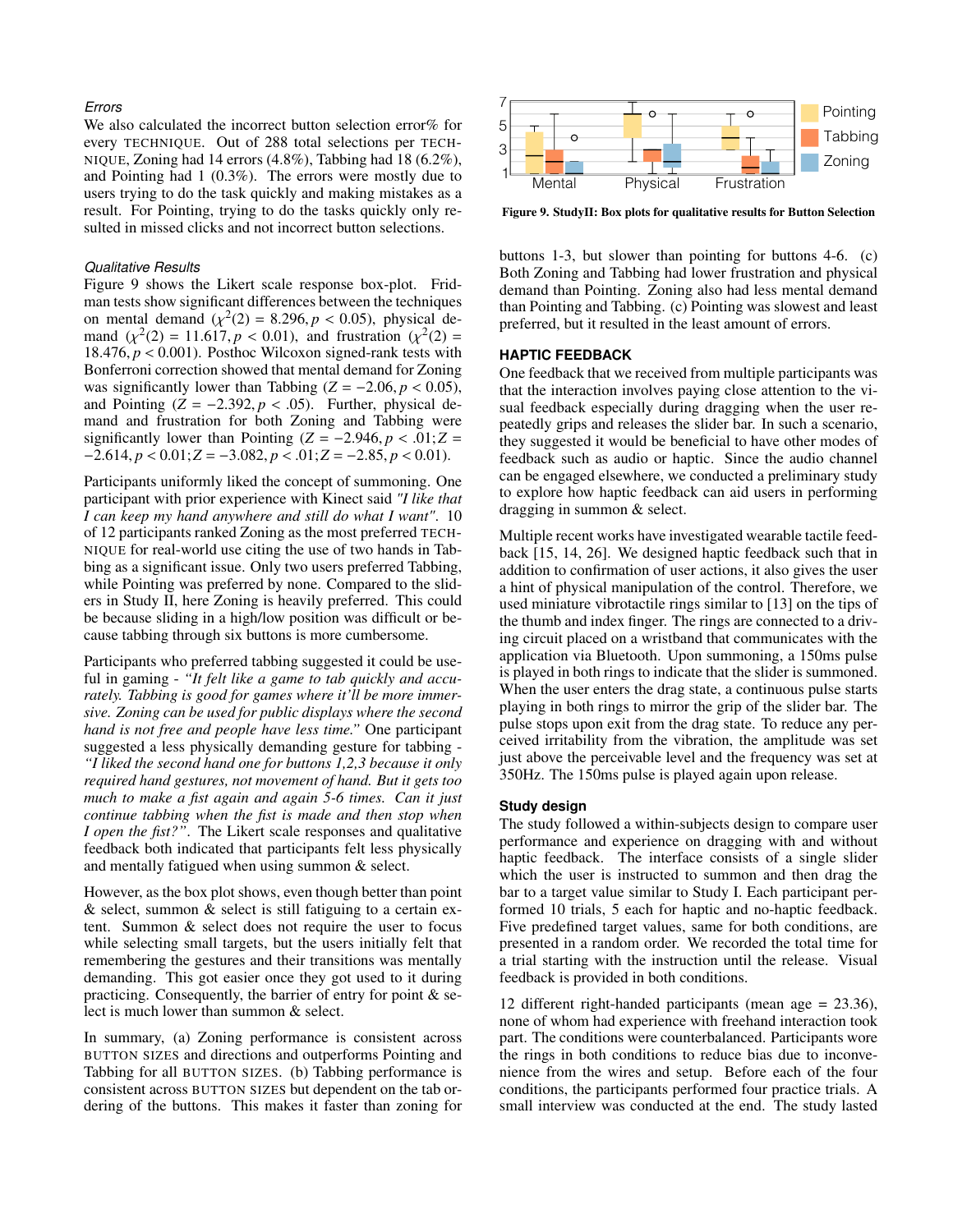30mins. In total, we had 12 PARTICIPANTS  $\times$  2 HAPTIC  $\times$  2 SLIDERS  $\times$  5 REPETITIONS = 240 total trials.

# **Results**

The mean total time per trial was  $7.13s$  ( $95\%$  CI [6.1, 8.2]) for the HAPTIC condition and  $6.07s$  ( $95\%$  CI [5.3, 6.9]) for for the HAPTIC condition and <sup>6</sup>.07*<sup>s</sup>* (95% CI [5.3, 6.9]) for No HAPTIC. No significant effect of haptics was found. However, 8 of 12 PARTICIPANTS preferred the HAPTIC condition. Participants liked the haptic confirmation - *"It just confirms that I'm doing it correctly, so I'm not focusing on the shading color changes every time I release it and grab it."*. Multiple PARTICIPANTS shared similar sentiments where they felt they could relax with the haptic feedback and not have to focus intently while doing the sliding. The relaxed focus could also mean that the PARTICIPANTS did not do the interaction as quickly as they could have. Although the difference is not significant, this might explain the HAPTIC condition's lower mean. Participants also mentioned the physical feeling - *"It's like I'm really holding something. I think I can do the task without visual feedback."*. However, some PARTICIPANTS did not like the sensations and wanted them to be more realistic - *"It's weird. Maybe I could just feel discrete notches go by. I don't like the continuous sensation."*

In summary, haptic feedback shows promise for summon  $\&$ select and further studies should focus on improving the haptic actuation, and on whether haptic feedback alone without any visual feedback can enable similar performance thus allowing for a less visually engaged interaction.

## **DISCUSSION & FUTURE WORK**

The results show that summon & select does not suffer from midas touch issues, enables pinpoint dragging accuracy, and is agnostic to button sizes. When used with zoning, it is faster on selection time, has lower physical & mental demand, and is more preferred than pointing. Consequently, it offers a realistic solution to point & select's problems of constant navigation, precise pointing, and out-of-bounds controls and lowers physical and mental fatigue for the user. Zoning is suitable for most scenarios, enables a faster seamless gestural interaction and can accommodate a large number of controls. However, Tabbing could be useful when the number of controls is less and two-handed interaction is not an issue. Plus, as mentioned earlier, it can be useful in mobile scenarios.

## **Integration with Point & select**

While the merits of using summon  $\&$  select in certain scenarios are clear, it does not apply to all large screen applications as discussed earlier. Consequently, it needs to be explored how summon & select can work alongside point & select. A crude way would be to have summon & select as the default for some apps and point & select for the others and the user can switch the defaults according to their preference using an explicit gesture. However, it would be better to integrate summon & select in the current interfaces as a shortcut alternative similar to a right click menu or keyboard shortcut. For instance, the user navigates the pointer with an open palm and if the on-screen pointer is not over a clickable area, the user can perform summon & select starting with the summoning gesture. If the pointer is over a clickable area, then the hand

gestures are not recognized as summoning gestures similar to how right click does not work on controls. In such a scenario, integration with global semaphoric gestures such as swipes needs to be investigated. This is a topic for future exploration.

## **Generalizability and Learnability**

Because summon & select is independent of target size and is less dependent on distance, we believe that the results will apply for interfaces with a larger number of buttons and sliders. However, for interfaces that consist of a larger diversity of controls with different summon gestures, the cognitive load might be higher which could affect performance when compared to point & select. This needs to be investigated in detail. Summon & select needs to be investigated for an end-to-end real-world application that consists of multiple control types and more complex interaction sequences. With more control types, it will be worth exploring how to incorporate learningwhile-doing mechanisms for the gestures. These could be, for instance, iconic representation besides the controls, or animated representations which are invoked when the user mouse-overs the controls.

# **CONCLUSION**

We introduced summon  $\&$  select, a fast, low-fatigue freehand interaction model for interface controls in mid-air. To this end, we describe its design and how it overcomes challenges including the Midas touch problem, its conceptual advantages and limitations against point & select. We conduct two studies. The first study shows that the interaction can be performed without Midas touch issues, the drag state enables highly precise dragging, and that Zoning outperforms Tabbing as the number of controls gets higher. In a second study, we compare summon & select to pointing and show that it outperforms pointing both quantitatively and qualitatively. We end with a discussion, suggestions for future work, and a preliminary investigation of haptic feedback in summon & select. Point & select was never designed to be performed in mid-air. We believe summon  $\&$  select is a significant step towards offering a compelling alternative.

# **ACKNOWLEDGMENTS**

This project was supported by the European project Happiness, H2020 645145 and NSERC Canada, #482670.

# <span id="page-8-1"></span>**REFERENCES**

- 1. Ackad, C., Clayphan, A., Tomitsch, M., and Kay, J. [An](http://dl.acm.org/citation.cfm?id=2750858.2807532) [in-the-wild study of learning mid-air gestures to browse](http://dl.acm.org/citation.cfm?id=2750858.2807532) [hierarchical information at a large interactive public](http://dl.acm.org/citation.cfm?id=2750858.2807532) [display.](http://dl.acm.org/citation.cfm?id=2750858.2807532) In *Proc. UbiComp '15* (sep 2015), 1227–1238.
- <span id="page-8-2"></span>2. Aslan, I., Uhl, A., Meschtscherjakov, A., and Tscheligi, M. [Mid-air Authentication Gestures: An Exploration of](http://dl.acm.org/citation.cfm?doid=2663204.2663246) [Authentication Based on Palm and Finger Motions.](http://dl.acm.org/citation.cfm?doid=2663204.2663246) In *Proc. ICMI '14* (2014), 311–318.
- <span id="page-8-0"></span>3. Bailly, G., Walter, R., Müller, J., Ning, T., and Lecolinet, E. [Comparing free hand menu techniques for distant](http://dl.acm.org/citation.cfm?id=2042118.2042143) [displays using linear, marking and finger-count menus.](http://dl.acm.org/citation.cfm?id=2042118.2042143) In *Proceedings of the 13th IFIP TC 13 International Conference on Human-computer Interaction - Volume* Part II, INTERACT'11, Springer-Verlag (Berlin, Heidelberg, 2011), 248–262.